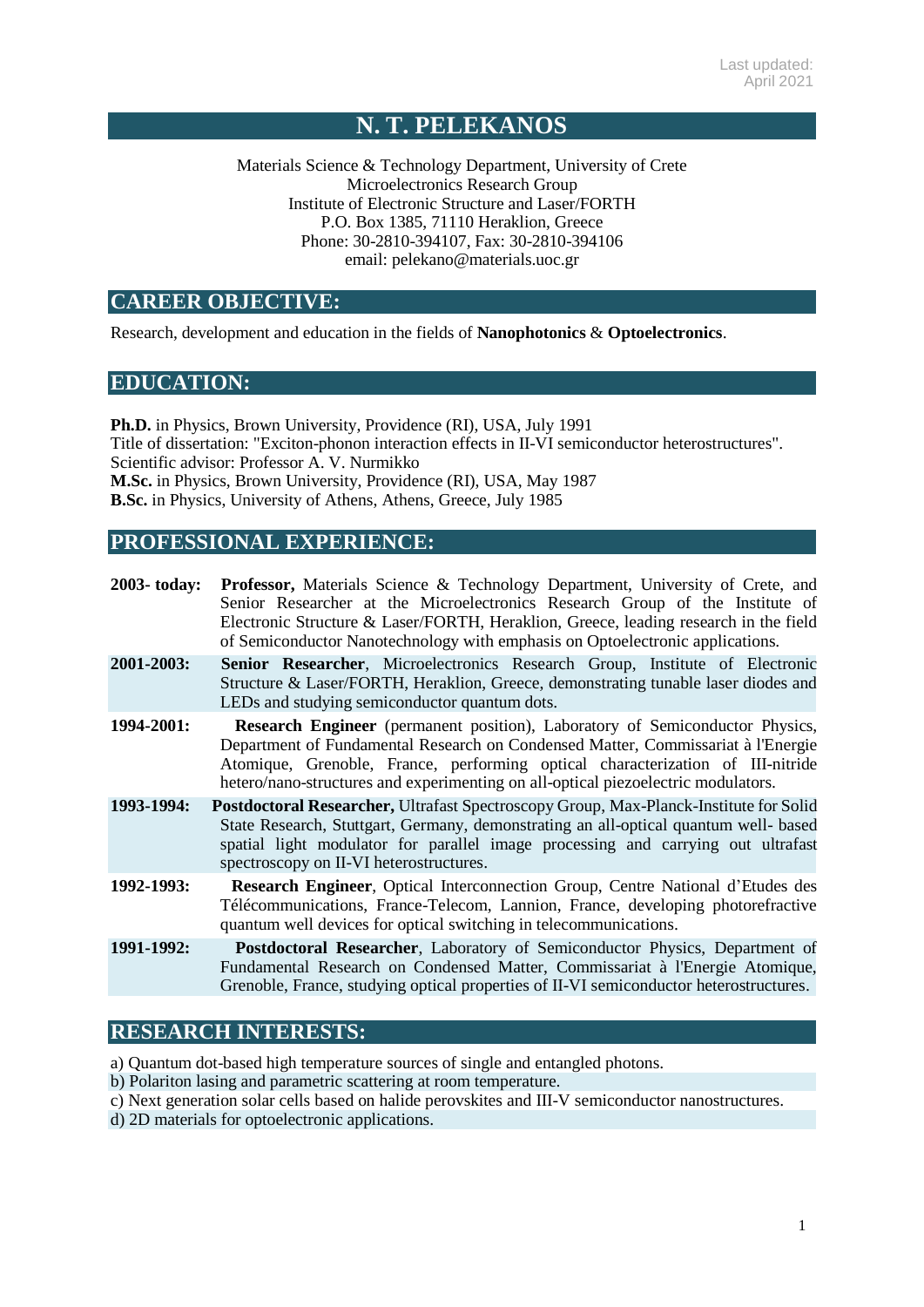## **ACHIEVEMENTS:**

### **RESEARCH**

- A total of 249 publications, including:
	- 7 patents
	- 56 publications in peer-reviewed journals
	- 64 conference papers in peer-reviewed journals
	- 2 papers in special issues
	- 1 book chapter
	- 119 abstracts in conference proceedings.
- About 3150 citations and a corresponding H-factor of 29.
- 18 invited talks in conferences/workshops and 15 invited talks in academic institutions.
- Coordination/participation in 24 national, 6 European, 1 industrial, and 4 bilateral research
- contracts, whose total estimated budget for the home institutions is over 4 million Euros. • Supervised 5 post-docs, 10 PhD and 12 MSc theses. Currently supervising 3 PhD candidates.
- Evaluation expert for European and national research programs (Greece, France, Israel).
- Referee in various academic journals (PRL, PRB, PRAppl, APL, JAP, ACS Photonics, Sci. Rep.).
- Organized/co-organized 9 conferences/workshops.
- Participated in numerous electoral committees for professor/researcher positions.

## **ADMINISTRATIVE WORK**

- At the Department level:
	- Chairman, 2007-2009.
	- Vice-Chairman, 2004-2007.
	- Director of undergraduate studies, 2004-2010.
	- Evaluation Committee, 2012-2016.
- At the University level:
	- Director of Technical Council, 2017-now.
	- Member of Research Committee, 2012-2014.
	- Responsible for the Final Reception Protocol of the new University buildings in Voutes, 2014.
	- Member of New Technologies Committee, 2016-2018.
- At the Region level:
	- Member of the Regional Research and Innovation Council of Crete, 2017-now.

### **AWARDS**

- Chaire d'Excellence LANEF, funded by the French government, for a project entitled
- "*Nanowire Innovative Solar Cells",* 2014-2017.
- Solar Innovation 2010 Award, by the French Atomic Energy Commission for a proposal on "*III-V Nanowires for Next Generation Photovoltaics"*, 2011-2013.
- Alexander von Humboldt-Stiftung fellowship, 1993-1994.
- Bourse du Ministère des Affaires Etrangères, 1991-1992.

## **DETAILED RECORD:**

## **PATENTS:**

**7.** *Growth of nitride semiconductor heterostructuresincluding Indium Aluminium Gallium Nitride alloy layers by Molecular Beam Epitaxy with RF-plasma source***,**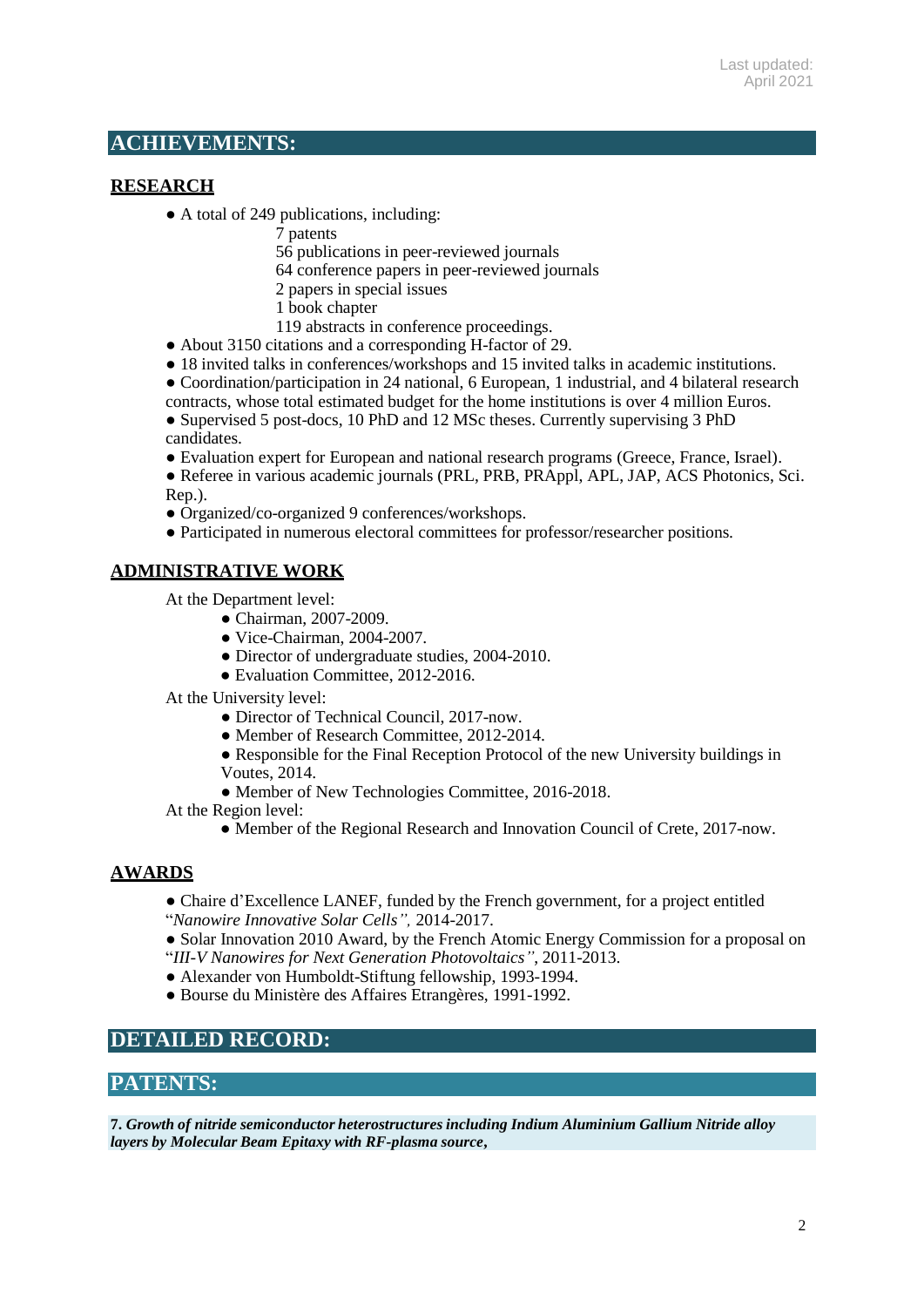A. Georgakilas, N. Pelekanos, E. Dimakis, FORTH, Application for Greek Patent, Ref. N. 20020100376 (9-8- 2002).

#### **6.** *Optical semiconductor device with resonant cavity tunable in wavelength, application to modulation of light intensity,*

V. Ortiz, N. T. Pelekanos, CEA/Grenoble, French Patent application Nr. 99 08783, filed July 7, 1999. Extended to the USA in June 2000, where it was granted as US 6,396,083 B1 (DoP: May 28, 2002).

#### **5.** *Semiconductorlaser with tunable gain spectrum,*

N. T. Pelekanos, V. Ortiz, G. Mula, CEA/Grenoble, French Patent application Nr. 98 12558, filed Oct. 7, 1998. Extended to USA in 1999, where it was granted as US 6,353,624 B1 (DoP: March 5, 2002).

#### **4.** *An educational crossword game***,**

J. Jorge Pelekanos, N. T. Pelekanos, U.S. Patent application, filed January 1996.

#### **3.** *Optically-controlled light modulator device***,**

N. T. Pelekanos, European Patent Application #94107158.1, filed in 1994. Extended to USA in 1995, where it was granted as US 5,698,863 (DoP: Dec.16, 1997).

#### **2.** *Ultrafast photorefractive cell operating at 1.55m,*

B. Deveaud, N. T. Pelekanos, B. Lambert, France Telecom, French Patent Nr. 9313718, filed in 1993, extended in USA in 1994.

#### **1.** *All-optical photodiffractive device based on GaAs/AlAs quantum filters,*

N. T. Pelekanos, B. Deveaud, P. Gravey, J. M. Gérard, France Telecom, French Patent Nr. 9314789, filed in 1993, extended in USA in 1994.

### **FUNDING:**

#### **European:**

-Participation in European contract entitled CLERMONT 4, FP7-PEOPLE-ITN-235114, "*Exciton–Polaritonsin microcavities: physics and devices"* (2009-2013). FORTH budget 314,570 €.

-Participation in European contract entitled ICARUS, FP7-PEOPLE-ITN-237900, "*Hybrid organic-inorganic nanostructuresfor photonics and optoelectronics"* (2009-2013). FORTH budget ~410,000€.

-Matching Funds: I have managed  $108,572 \in \text{since } 2001$ .

-Principal contractor and team coordinator in European contract entitled GaNano, NMP-2002-505641-1, *"New Generation of GaN-based sensor arrays for nano- and pico-fluidic systems for fast and reliable biomedical testing"* (2004-2006). FORTH budget 364,000€.

-Coordination of European contract entitled QN-Laser II, IST-2001-38982, *"Quaternary nitride low-threshold laser II"* (2003). FORTH budget 68,000€.

-Coordination of European contract entitled TUNE-Laser, IST-2000-31028, *"Tunable laser diode based on the Stark effect"* (2001-2002). FORTH budget 100,000€.

-Coordination of European contract entitled QN-Laser, IST-2000-26464, *"Quaternary nitride low-threshold laser"* (2001-2002). FORTH budget 100,000€.

#### **National:**

-Coordination of EDBM103 project entitled *"Nanophotonic semiconductor sources of single and entangled photons",* funded by the Greek government (2020-2021). Budget 37,000 €.

-Supervision of Doctoral Fellowship of E. Amargianitakis funded by the Stavros Niarhos Foundation, entitled "*Entangled photons in GaN Polariton Lasers*" (2019-2020). Budget 9,000 €.

-Coordination of RIS3Crete project "NANOTANDEM" funded by the Region of Crete, on *"High performance Perovskite/III-V semiconductor Nanostructure Tandem Solar Cells"* (2019-2022). Budget 212,500 €.

-Participation in Infrastructures project "INNOVATION-EL", co-financed by Greece and the European Regional Development Fund (2018-2021). Budget 25,875 €.

-Supervision of Doctoral Fellowship of G. Thyris funded by the Stavros Niarhos Foundation, entitled "*High temperature single photon emitters based on InAs piezoelectric quantum dots*" (2018-2019). Budget 11,500 €.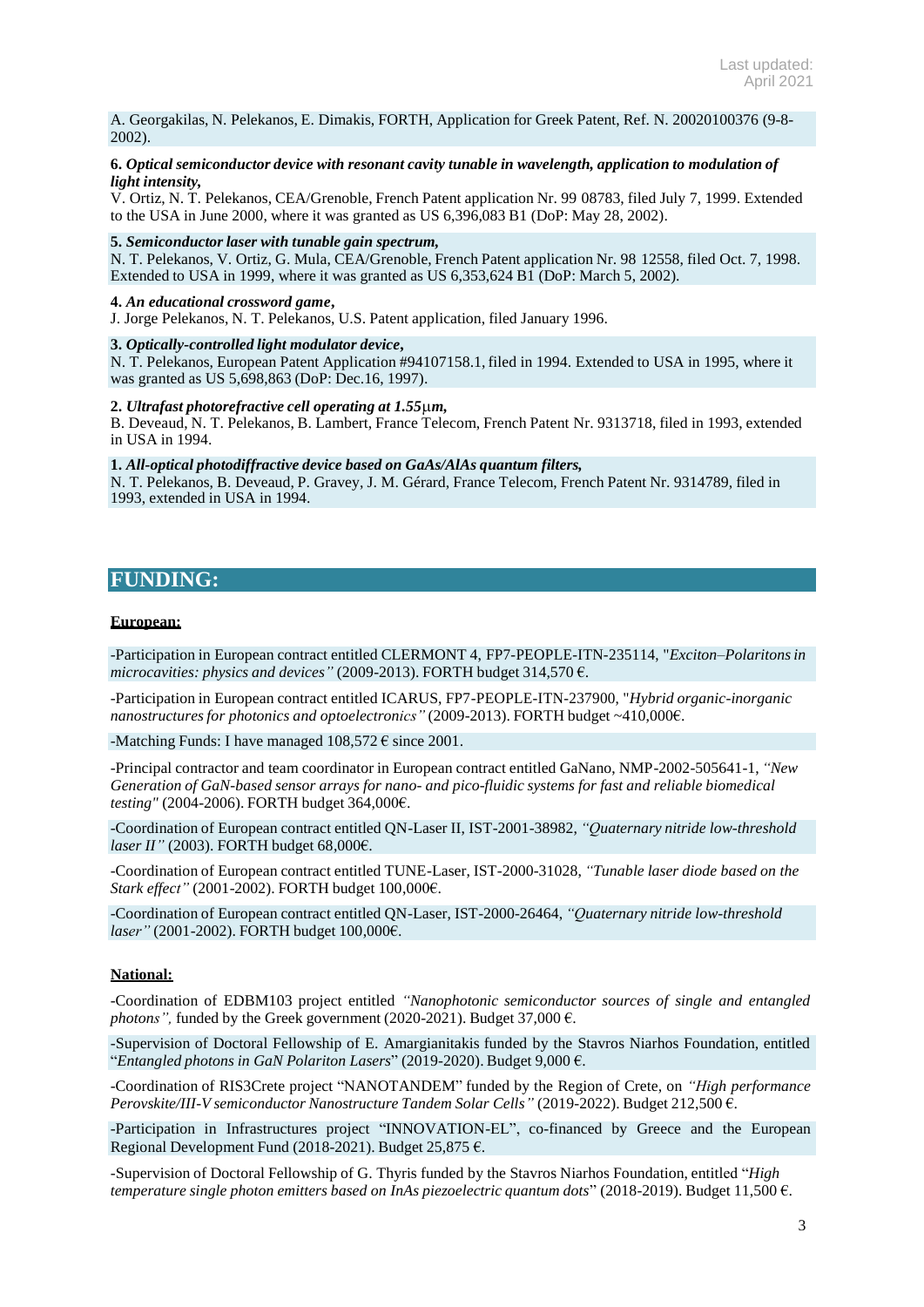-Participation in KRHPIS II project "AENAO", co-financed by Greece and the European Regional Development Fund on "Materials and Processes for Energy and Environment Applications" (2017-2020). Budget 16,000  $\epsilon$ .

-Supervision of Doctoral Fellowship of E. Amargianitakis funded by the Hellenic Foundation for Research and Innovation, entitled "*Nitride Polariton Lasers*" (2017-2019). Budget 23,400 €.

-Coordination of LANEF Chair of Excellence 2014 project, funded by the French government, entitled "*Nanowire Innovative Solar Cells"* (2014-2017). Total budget ~300,000 €.

-Coordination of ARISTEIA II project "NILES" funded by the Greek government, on *"Nanowire Innovative Light Emitting devices and Solar cells"* (2014-2015). Total budget 245,000 €.

-Coordination of THALES project "NANOPHOS" funded by the Greek government, on *"Nanophotonic Semiconductor Devices*" (2012-2015). Total budget 540,000  $\epsilon$ 

-Coordination of Solar Innovation 2010 Award project funded by the French government on "*III-V Nanowires for Next-generation Photovoltaics"* (2011-2013). Total budget ~250,000 €.

-Coordination of HRAKLEITOS II project funded by the Greek government, on *"Photonic Devices of Piezoelectric Quantum Dots"* (2010-2014). Total budget 45,000 €.

-Συμμετοχή στο Πρόγραμμα Πόλου Καινοτομίας Κρήτης, 2007-2008, πάνω σε χαρακτηρισμό ημιαγωγικού υλικού για χημικούς αισθητήρες. Βudget 16,000 €.

-University grant from Public Investments 2006, for the purchase of a "*Femtosecond Ti:Sapphire laser system*" (2006-2007). Total budget 250,000 €.

-Coordination of PENED 2003 project funded by the Greek government, on *"Tunable wavelength semiconductor lasers*" (2006-2009). Total budget 138,480 €.

-Participation in PENED 2003 project funded by the Greek Research Council, on "*Strong coupling in GaNbased microcavities for polariton devices*" (2005-2008). Total budget 80,000 €.

-Participation in PYTHAGORAS project funded by the Greek government, on "*Exploitation of strong lightmatter coupling in organic microcavities for optoelectronic devices*" (2005-2006). Total budget 80,000 €.

-Participation in PYTHAGORAS project funded the Greek government, on "*Growth and Properties on Novel III-V semiconductor heterostructures and nanostructures*" (2004-2006). Total budget 80,000 €.

-Coordination of PENED 2001 project funded by the Greek government, on *"UV-emitters"* (2003-2006). Total budget 205,430 €.

-Participation in Program of Excellence (Πρόγραμμα Αριστείας), granted to FORTH/IESL by the Greek government (2002-2006). Personal budget for building a UV micro-photoluminescence setup 100,000  $\epsilon$ .

-Participation in program EPEAEK, funded by the Greek government in order to support the Graduate Program on Micro- and Optoelectronics of the Physics Department of the University of Crete for the period 2002-2004.

-Participation in Contrat-Région funded by the French government, on *"Cubic nitride light emitting diodes"* (1998-1999).

-Participation in Contrat-Région funded by the French government, on *"Nitride nanostructures: growth and characterisation"* (1998-1999).

-Participation in PENED with National Technical University of Athens funded by the Greek government, on *"Hot electron-acceptorluminescence as a probe of dynamic relaxation processes in semiconductor heterostructures"* (1997-1999).

#### **Bilateral:**

-Coordination of Contrat Franco-Hellenique funded by the Ministries of Foreign Affairs of France and Greece, on *"Piezoelectric quantum dots for photonic applications"* (2006-2008).

-Coordination of IKYDA exchange program between Greece and Germany (Technical University of Ilmenau), funded by IKY, on *"Study for enhancing the performance of GaN-based UV photodiodes and lasers"* (2004- 2006).

-Coordination of Contrat Franco-Hellenique funded by the Ministries of Foreign Affairs of France and Greece, on *"Epitaxial growth and fabrication of quaternary nitride lasers with enhanced performance in the UV"*  (2003-2005).

-Coordination of Contrat Franco-Hellenique funded by the Ministries of Foreign Affairs of France and Greece, on *"Comparative study of hexagonal and cubic GaN heterostructures"* (2000-2001).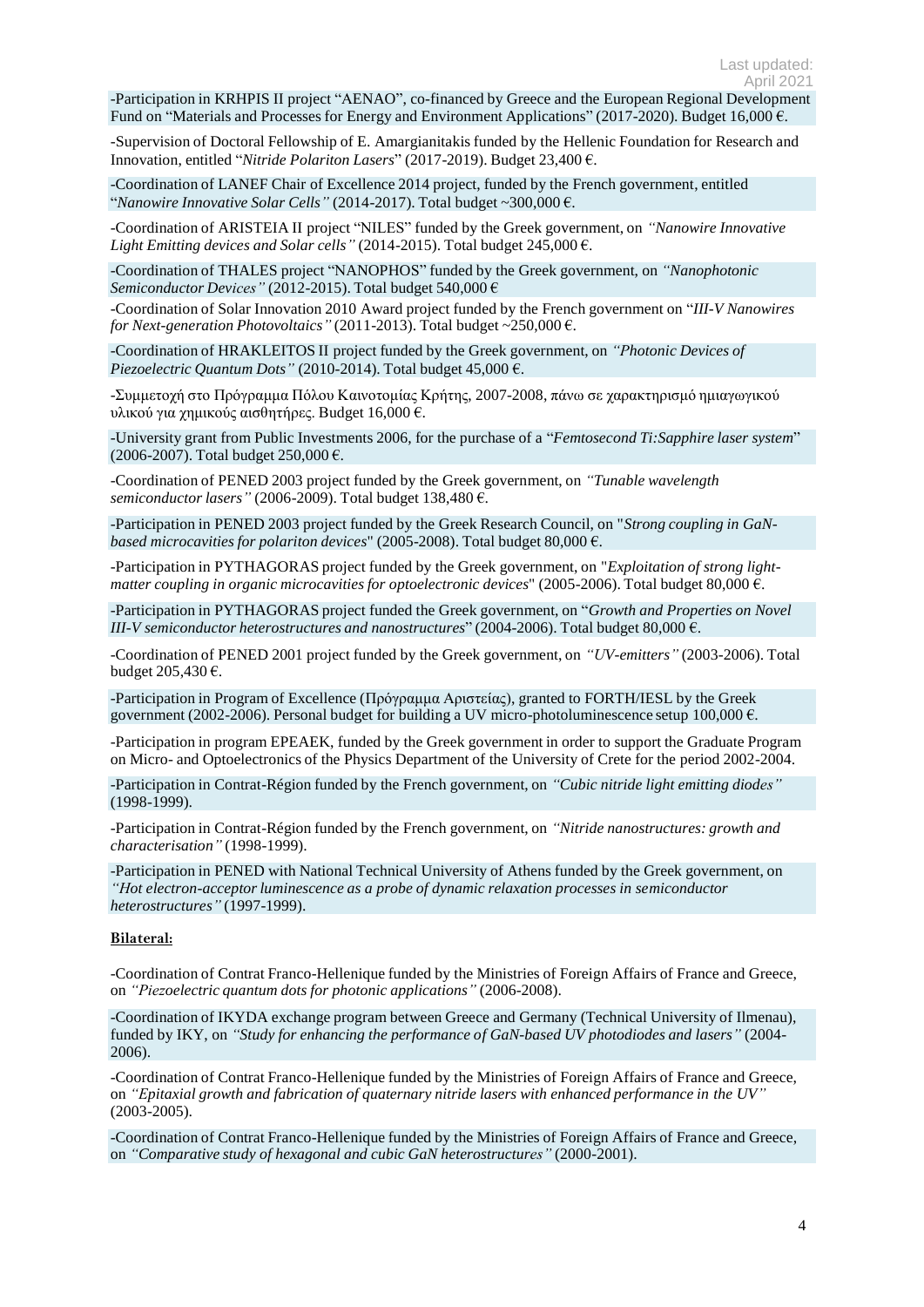### **Industrial:**

-Participation in research contract funded by France Telecom, on *"Photorefractive quantum wells for optical interconnects"* (1993-1995).

## **EDUCATIONAL WORK:**

### **Teaching:**

-Course on "Introduction in Semiconductors and Microelectronic/Optoelectronic Devices" in the 2<sup>nd</sup> year of the undergraduate program of the Materials Science and Technology Department of Univ. of Crete (spring semester 2020).

-Course on "*Electromagnetism and Optics*" in the 3 rd year of the undergraduate program of the Materials Science and Technology Department of Univ. of Crete (fall semester 2003-2018).

-Course on "*Principles of Semiconductor Physics*" in the 4 th year of the undergraduate program of the Materials Science and Technology Department of Univ. of Crete (spring semester 2009-2018, fall semester 2019).

-Course on "*Semiconductor Optoelectronic Devices*" in the Microelectronics/Optoelectronics Master programs of the Physics Department and the Materials Science and Technology Department of Univ. of Crete (spring semesters 2002-2018, fall semester 2019).

-Course on "*Optoelectronics and Laser"* in the 4 th year of the undergraduate program of the Materials Science and Technology Department of Univ. of Crete (spring semester 2007-2008).

-Course on "*Optoelectronic and Photonic materials"* in the 4 th year of the undergraduate program of the Materials Science and Technology, Department of Univ. of Crete (spring semester 2005 and 2006).

-Course on "Microelectronic, Optoelectronic and Magnetic materials" in the 2<sup>nd</sup> year of the undergraduate program of the Materials Science and Technology Department of Univ. of Crete (spring semester 2004).

-Series of lectures on "*Semiconductor Optical Properties and Laser Diodes"* in the Summer school of the Physics Department of Univ. of Crete (July 2002 and 2003).

-Co-directed the Microelectronics' postgraduate program of the Physics Department of the Univ. of Crete (2001- 2003).

-Teaching assistant in "*General Physics*" course in the undergraduate program of the Physics Department of Brown University, USA, (1985-1987).

#### **Supervision:**

#### **Post-doctoral fellows:**

5. **Siew Li Tan,** developing "*Innovative Nanowire Solar Cells*", CEA/Grenoble, 2014-2016.

4. **Savvas Germanis,** performing "*Micro-photoluminescence characterization of transition metal dichalcogenides*", FORTH, 2015-2016.

3. **Charalambos Katsidis**, on "*Simulations of semiconductor nanostructures and devices*", University of Crete, 2013-2015.

2. **Fotis Kalaitzakis**, developing and characterizing "*Polaritonic light emitting devices in the GaAs and GaN systems*", University of Crete/FORTH, 2012-2015.

1. **Moira Hocevar**, characterizing "*III-V Nanowires for Next Generation Photovoltaics*", CEA/Grenoble, 2012- 2013.

#### **Ph.D thesis advisor:**

13. **C. Siaitanidou**, on "*GaN polariton structures as sources of entangled photons",* Materials Science, University of Crete (9/2020-).

12. **E. Manidakis**, on "*Innovative semiconductor double-junction photovoltaic devices",* Materials Science, University of Crete (10/2018-).

11. **N. Chatzarakis**, on "*Single-Photon and Entangled-Photon Nanophotonic Sources Based on Innovative Semiconductor-Nanostructures",* Materials Science, University of Crete (9/2018-).

10. **E. Amargianitakis**, on *"Nitride polariton lasers",* Materials Science, University of Crete (4/2016-12/2020).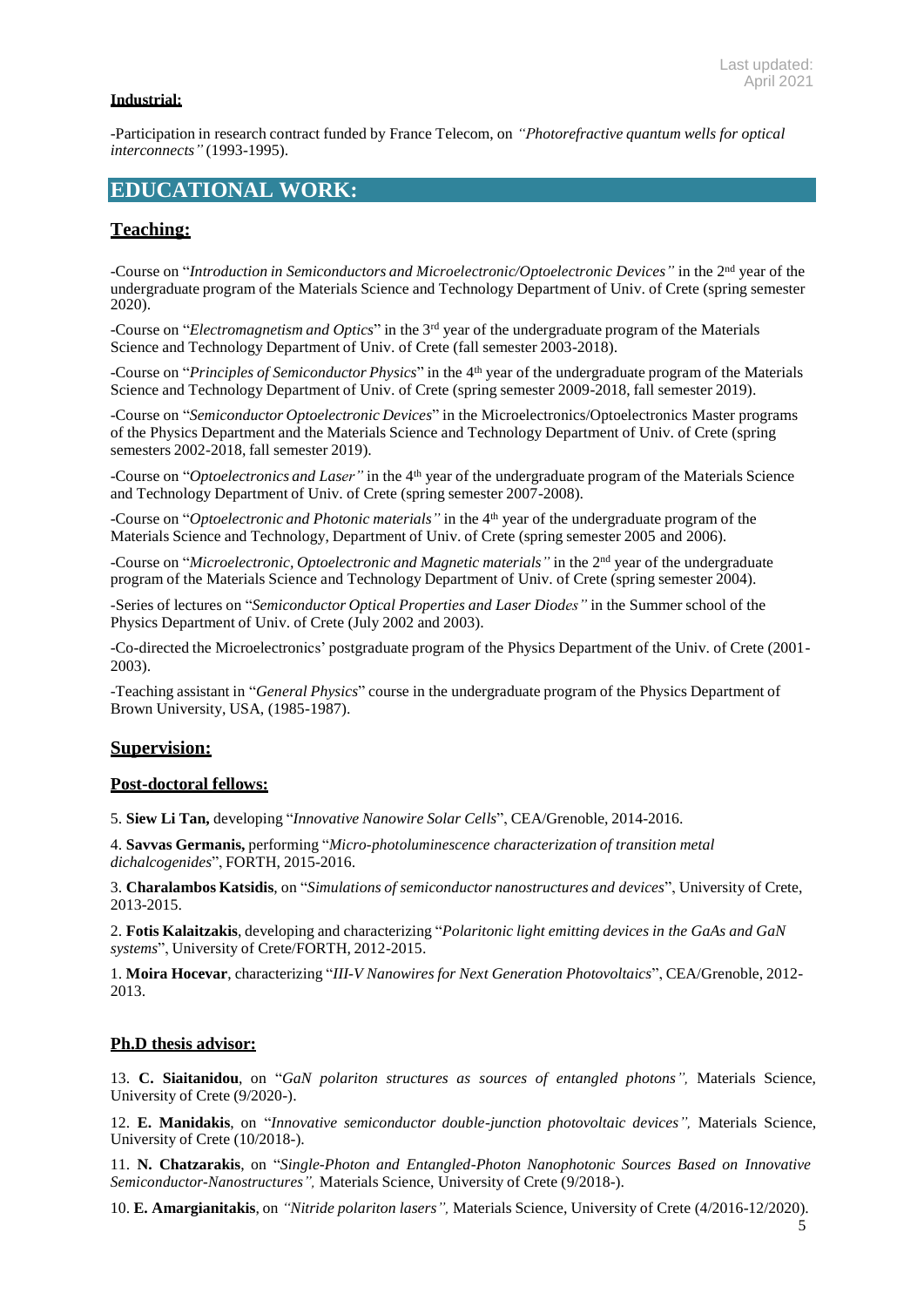9. **G. Dialynas**, on "*Experimental and theoretical investigation of structural and optical properties of InAs quantum dots grown on (211)GaAs substrate",* Physics, University of Crete (2004-2020, including a 10 year long interruption of studies due to employment in secondary education).

8. **S. Germanis**, on *"Photonic devices based on piezoelectric InAs quantum dots"*, Materials Science, University of Crete (12/2010-10/2015). Subsequently, post-doc at the Pierre et Marie Curie University in Paris, developing quantum emitters based on dark states and quantum dot molecules.

7. **R. Jayaprakash**, on *"Novel approaches for robust polaritonics"*, Materials Science, University of Crete (1/2011-10/2015). Subsequently, post-doc at the Department of Physics & Astronomy of University of Sheffield, developing hybrid polaritonic devices.

6. **F. Kalaitzakis**, on *"Development of technology for improved nitride based optoelectronic devices"*, Materials Science, University of Crete (2004-2011). Subsequently, post-doc at the Microelectronics Research Group (FORTH/IESL) developing nitride-based optoelectronic devices.

5. **S. Tsintzos**, on *"Polariton light emitting devices"*, Materials Science, University of Crete (2006-2010). Subsequently, post-doc at the Microelectronics Research Group (FORTH/IESL) developing polaritonic devices.

4. **G. Deligeorgis**, on *"Laser diodes with a variable internal electric field"*, Physics, University of Crete (2002- 2008). Subsequently, post-doc at the Microelectronics Research Group (FORTH/IESL) developing e-beam nano-patterning technology, and at LAAS-Toulouse developing graphene-based electronics.

3. **N. Le Thomas**, on *"Diodes laser accordables en longueur d'onde à base de l'effet Stark quantique"*, Physics, Institut Polytechnique de Grenoble (1999-2002). Subsequently, post-doc at the group of U. Woggon in Univ. of Duisburg, and of Prof. Ilegems in EPFL Lausanne.

2. **J. Simon**, on *"Etude des propriétés optiques de nanostructures quantiques à base de nitrures d'éléments III"*, Physics, Université J. Fourier-Grenoble I (1998-2001). Subsequently hired by LETI in CEA/Grenoble.

1. **V. Ortiz**, on *"Etude de dispositifs optoélectroniques à base d'hétérostructures piézoélectriques"*, Physics, Université J. Fourier-Grenoble I (1996-1999). Subsequently hired at THALES Research Center.

#### **M.Sc thesis advisor:**

12. **C. Siaitanidou**, on "*Towards two-dimensional GaN",* Physics, University of Crete (2019-2020).

11. **E. Darivianaki**, on «*Hybrid nanowire/perovskite solar cells*», Materials Science, University of Crete (2018- 2019).

10. **E. Manidakis**, on "*Nanowire core-shell heterostructures for photovoltaic applications",* Materials Science, University of Crete (2017-2018).

9. **F. Miziou**, on "*Nitride microcavities for polariton devices",* Physics, University of Crete (2016-2018).

8. **G. Thyris**, on «*Development of high temperature single photon emitters based on InAs piezoelectric quantum dots*», Physics, University of Crete (2016-2017).

7. **E. Amargianitakis**, on *"Nitride polariton structures with improved characteristics",* Physics, University of Crete (2014-2016).

6. **S. Eftichis**, on *"Improved electrical injection of GaAs polaritonic devices",* Physics, University of Crete (2010-2011).

5. **S. Germanis**, on *"Polarization-resolved single dot spectroscopy of (211)B InAs single quantum dots"*, Physics, University of Crete (2009-2010).

4. **S. Tsintzos**, on *"Tunable vertical-cavity surface emitting lasers"*, Physics, University of Crete (2004-2006).

3. **G. Dialynas**, on «*Influence of piezoelectric field in the lasing characteristics of InGaAs/AlGaAs quantum wells*», Physics, University of Crete (2002-2004).

2. **F. Kalaïtzakis**, on *"Fabrication and optical characterisation of laser structures with InAlGaN/GaN quantum wells in the active region"*, Physics, University of Crete (2001-2003).

1. **J. Simon**, on *"Observation par spectroscopie des effets piézo-électriques géants d'hétérostructures à base de Nitrure de Gallium"*, Physics, Université J. Fourier-Grenoble I (1998).

### **B.Sc diploma work advisor:**

3. **E. Darivianaki**, on «*Core-shell GaAs/InGaAs nanowire-based photovoltaic devices*», Materials Science, University of Crete (2017).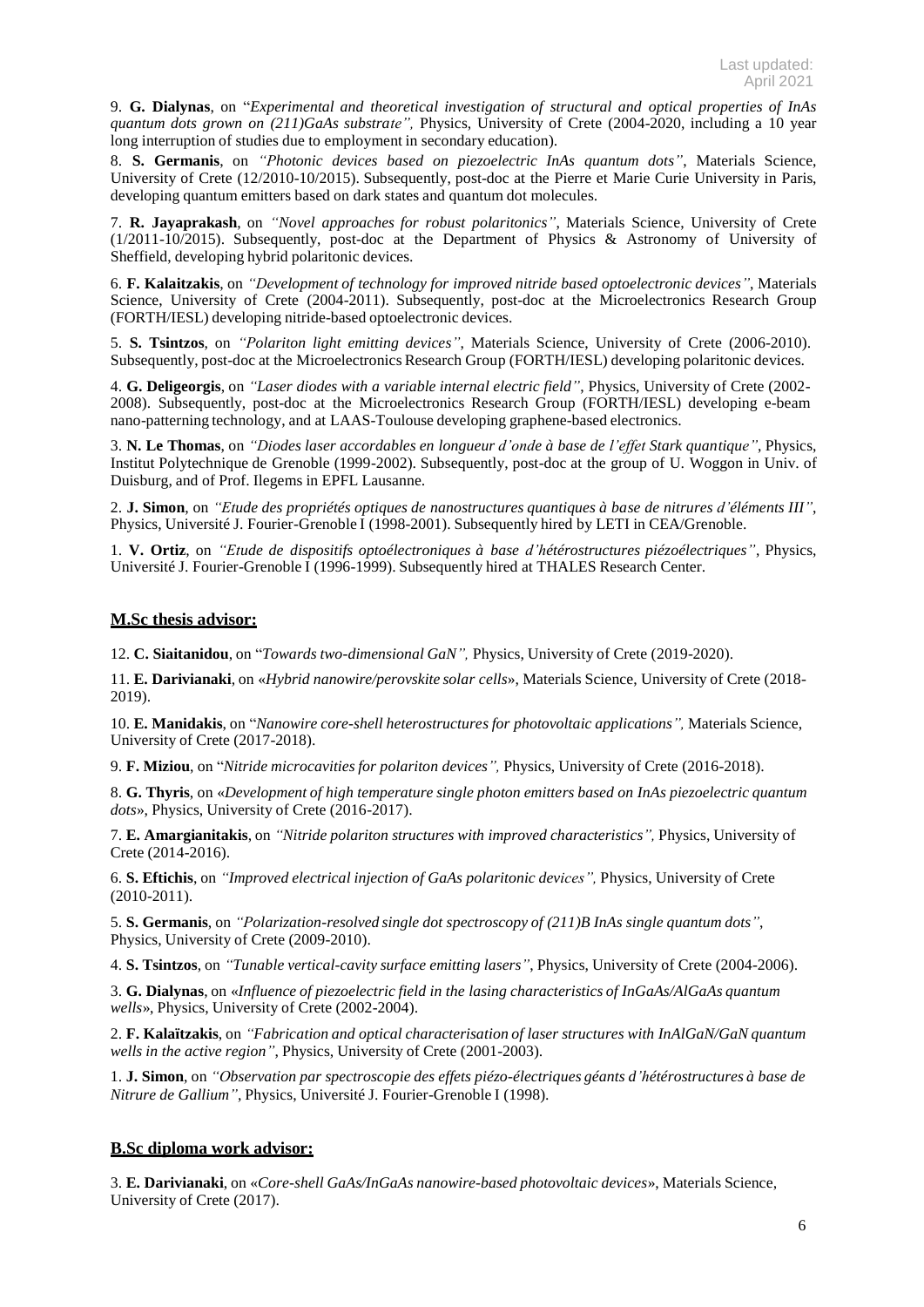2. **N. Vasilantonakis**, on «*Optical characterisation of InGaAs/AlGaAs quantum wells for use in polaritonic devices*», Materials Science, University of Crete (2009).

1. **A. Pantazis**, on «*Study of InAs quantum dots self-assembled on GaAs*», Physics, University of Crete (2002).

### **CONFERENCE ORGANIZING:**

-International Program Committee of the 34<sup>th</sup> International Conference of the Physics of Semiconductors, held in Montpellier, France, July 2018.

-Chairman of the 30<sup>th</sup> Panhellenic Conference on Solid State Physics and Materials Science, held in Heraklion Crete, September 2014. [\(http://fsk30.materials.uoc.gr/\)](http://fsk30.materials.uoc.gr/)

-Organizing and Program Committee of the Micro & Nano 2012 Conference, held in Heraklion, Kokkini Hani, October 2012.

-International Scientific Committee of the Micro & Nano 2010 Conference, held in Athens, December 2010.

-International Scientific Committee of the ICO-Photonics-Delphi2009 Conference on "Emerging Trends and Novel Materials in Photonics" in Delphi, Greece, October 7-9, 2009.

-Co-chairman of the European Workshop on III-Nitrides Semiconductors and Devices (EW3NS), held in Hersonissos Crete, September 2006.

-Programme Committee of the Microelectronics Microsystems and Nanotechnology Conference (MMN'04), held in Athens, November 2004.

-Organizing committee of the 13<sup>th</sup> Heterostructure Technology Workshop, held in Koutouloufari Crete, October 2004.

-Organizing committee of the XVIII Panhellenic Conference of Solid State Physics, held in Heraklion Crete, September 2002.

### **EVALUATION EXPERT:**

-External Evaluator in multiple EC-funded projects (2006-2015), such as for instance in Integrated project ZODIAC on quantum dot lasers.

-Evaluation Expert for EC-proposalssuch as SEE-Eranet 2007, IST-2.5.1 "Photonic Components" 2005, IST-FET 2005, INTAS 2004 and 2003. Also, evaluated proposals for French (ANR) and Israeli (ISF) funding agencies.

-Reviewer/evaluator in several Greek-funded projects/proposals, such as for instance 2019 Metadidaktores, 2018 IKY, and 2017 ΕΔΒΜ34.

### **REVIEWING:**

-Referee for Phys. Rev. Lett., Scientific Reports, ACS Photonics, Phys. Rev. B, Phys. Rev. Applied, Appl. Phys. Lett., J. Appl. Phys, phys. Stat. sol., Nanoscale Research Letters, Microelectronic Engineering.

### **OTHER:**

-Ph.D defense committee of **Perrakis Georgios,** University of Crete, Arpil 2021, with thesis title: "Photonic approaches for the thermal control of photovoltaics".

-Ph.D defense committee of **Demeridou Ioanna,** University of Crete, March 2021, with thesis title: "Pulsed Laser Induced Doping of Two-Dimensional Crystals".

-Ph.D defense committee of **Florini Nikoletta**, Aristotelian University of Thesaloniki, January 2021, with thesis title: "Study of structure and mechanical behavior of low-dimensional III-V semiconductor heterostructures".

-Ph.D defense committee of **Doundoulakis George**, University of Crete, November 2019, with thesis title: "Realization and physical analysis of field-effect transistors based on GaN nanofins and vertical nanowires".